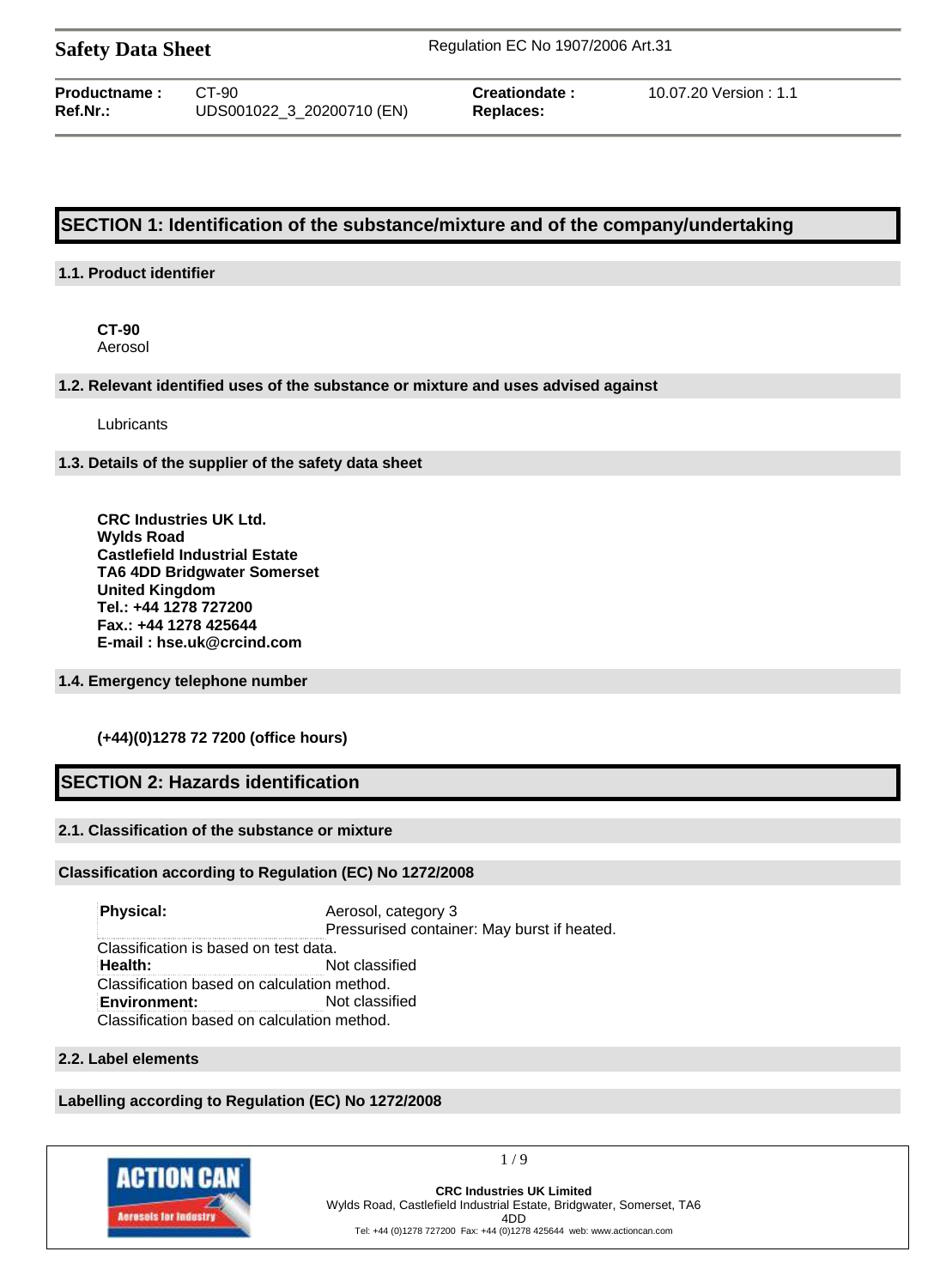| <b>Safety Data Sheet</b>    |                                    | Regulation EC No 1907/2006 Art.31 |                        |  |
|-----------------------------|------------------------------------|-----------------------------------|------------------------|--|
| Productname:<br>$Ref.Nr.$ : | CT-90<br>UDS001022_3_20200710 (EN) | Creationdate:<br>Replaces:        | 10.07.20 Version : 1.1 |  |

| Signal word:                               | Warning                                                                                                  |
|--------------------------------------------|----------------------------------------------------------------------------------------------------------|
| Hazard statement(s):                       | H229 : Pressurised container: May burst if heated.                                                       |
| Precautionary statement(s):                | P102 : Keep out of reach of children.                                                                    |
|                                            | P210 : Keep away from heat, hot surfaces, sparks, open flames and other<br>ignition sources. No smoking. |
|                                            | P251 : Do not pierce or burn, even after use.                                                            |
|                                            | P410/412 : Protect from sunlight. Do not expose to temperatures exceeding<br>50°C/122°F.                 |
|                                            | P501-2 : Dispose of contents/container to an authorised waste collection point.                          |
| <b>Supplemental Hazard</b><br>information: | Contains:                                                                                                |
|                                            | Benzenesulfonic acid, C10-16-alkyl derivs., calcium salts<br>calcium sulfonate                           |
|                                            | Benzenesulfonic acid, mono-C16-24-alkyl derivs., calcium salts<br>May produce an allergic reaction.      |

### **2.3. Other hazards**

No information available

# **SECTION 3: Composition/information on ingredients**

### **3.1. Substances**

Not applicable.

# **3.2. Mixtures**

| <b>Hazardous ingredient</b>                                                                               | <b>Registration</b><br>number | CAS-nr. EC-nr      |                  | w/w<br>$\%$ | <b>Hazard Class and</b><br>Category | <b>Hazard</b><br>statement | <b>Notes</b> |
|-----------------------------------------------------------------------------------------------------------|-------------------------------|--------------------|------------------|-------------|-------------------------------------|----------------------------|--------------|
| Distillates (petroleum), hydrotreated light<br>paraffinic; Baseoil - unspecified                          | 01-2119487077-<br>29          | 64742-<br>$55 - 8$ | $265 -$<br>158-7 | $5-30$      | Asp. Tox. 1                         | H <sub>304</sub>           |              |
| carbon dioxide                                                                                            |                               | 124-38-9           | $204 -$<br>696-9 | $1 - 5$     | Press, Gas                          | H <sub>280</sub>           | A, G         |
| <b>Explanation notes</b>                                                                                  |                               |                    |                  |             |                                     |                            |              |
| A: substance with Community workplace exposure limit                                                      |                               |                    |                  |             |                                     |                            |              |
| G: exempted from the obligation to register in accordance with art. 2(7) of REACH Regulation No 1907/2006 |                               |                    |                  |             |                                     |                            |              |
| L: not classified as carcinogen, less than 3% DMSO extract as measured by IP 346                          |                               |                    |                  |             |                                     |                            |              |

(\* Explanation phrases : see chapter 16)

# **SECTION 4: First aid measures**

# **4.1. Description of first aid measures**

| Contact with eyes : | Seek medical attention if irritation persists |
|---------------------|-----------------------------------------------|
| Contact with skin:  | Seek medical attention if irritation persists |
| Inhalation:         | Remove patient to fresh air                   |
|                     | If breathing is difficult give oxygen         |



2 / 9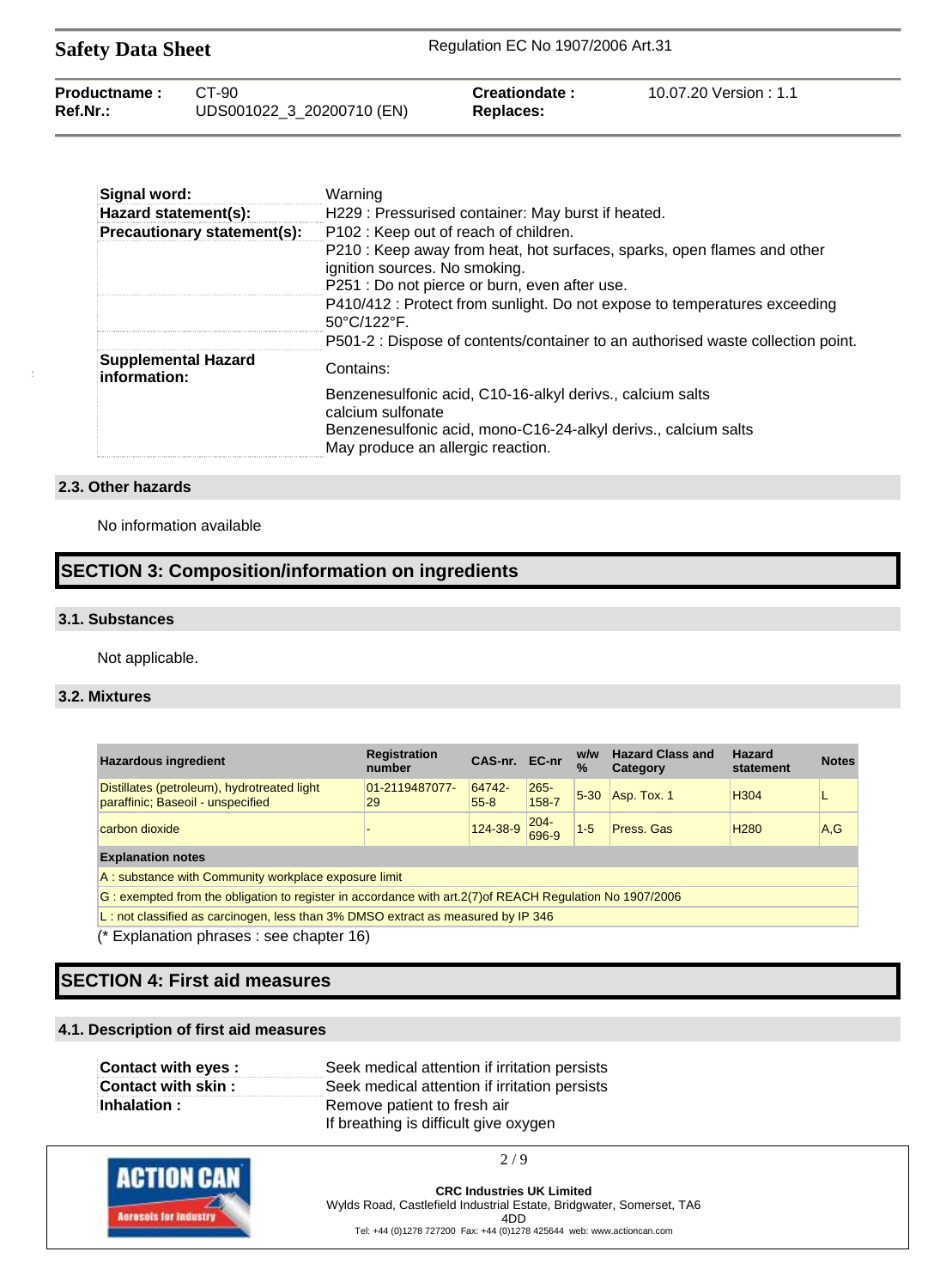| <b>Safety Data Sheet</b>    |                                    | Regulation EC No 1907/2006 Art.31 |                       |  |
|-----------------------------|------------------------------------|-----------------------------------|-----------------------|--|
| Productname:<br>$Ref.Nr.$ : | CT-90<br>UDS001022_3_20200710 (EN) | Creationdate:<br>Replaces:        | 10.07.20 Version: 1.1 |  |

|             | Seek medical attention if ill effects occur |
|-------------|---------------------------------------------|
| Ingestion : | Ingestion is unlikely to occur              |
|             | No special requirements.                    |

### **4.2. Most important symptoms and effects, both acute and delayed**

| Inhalation:          | Symptoms: sore throat, cough, shortness of breath, severe breathing<br>difficulties, headache                                 |
|----------------------|-------------------------------------------------------------------------------------------------------------------------------|
| Ingestion :          | Ingestion is unlikely to occur                                                                                                |
| <b>Skin contact:</b> | Repeated exposure may cause skin dryness or cracking.<br>In case of contact with liquid product frostbite symptoms may occur. |
| Eye contact :        | May cause irritation.<br>Symptoms: redness and pain                                                                           |

### **4.3. Indication of any immediate medical attention and special treatment needed**

| <b>General Advice :</b> | In case of accident or if you feel unwell, seek medical advice (show the label |
|-------------------------|--------------------------------------------------------------------------------|
|                         | where possible)                                                                |
|                         | If symptoms persist always call a doctor                                       |

# **SECTION 5: Firefighting measures**

### **5.1. Extinguishing media**

water, foam, carbon dioxide or dry agent

### **5.2. Special hazards arising from the substance or mixture**

Aerosols may explode if heated above 50°C Forms hazardous decomposition products CO,CO2

### **5.3. Advice for firefighters**

Keep container(s) exposed to fire cool, by spraying with water In case of fire, do not breathe fumes

# **SECTION 6: Accidental release measures**

# **6.1. Personal precautions, protective equipment and emergency procedures**

Shut off all ignition sources Ensure adequate ventilation Wear suitable protective clothing and gloves.

### **6.2. Environmental precautions**

Do not allow to enter public sewers and watercourses



3 / 9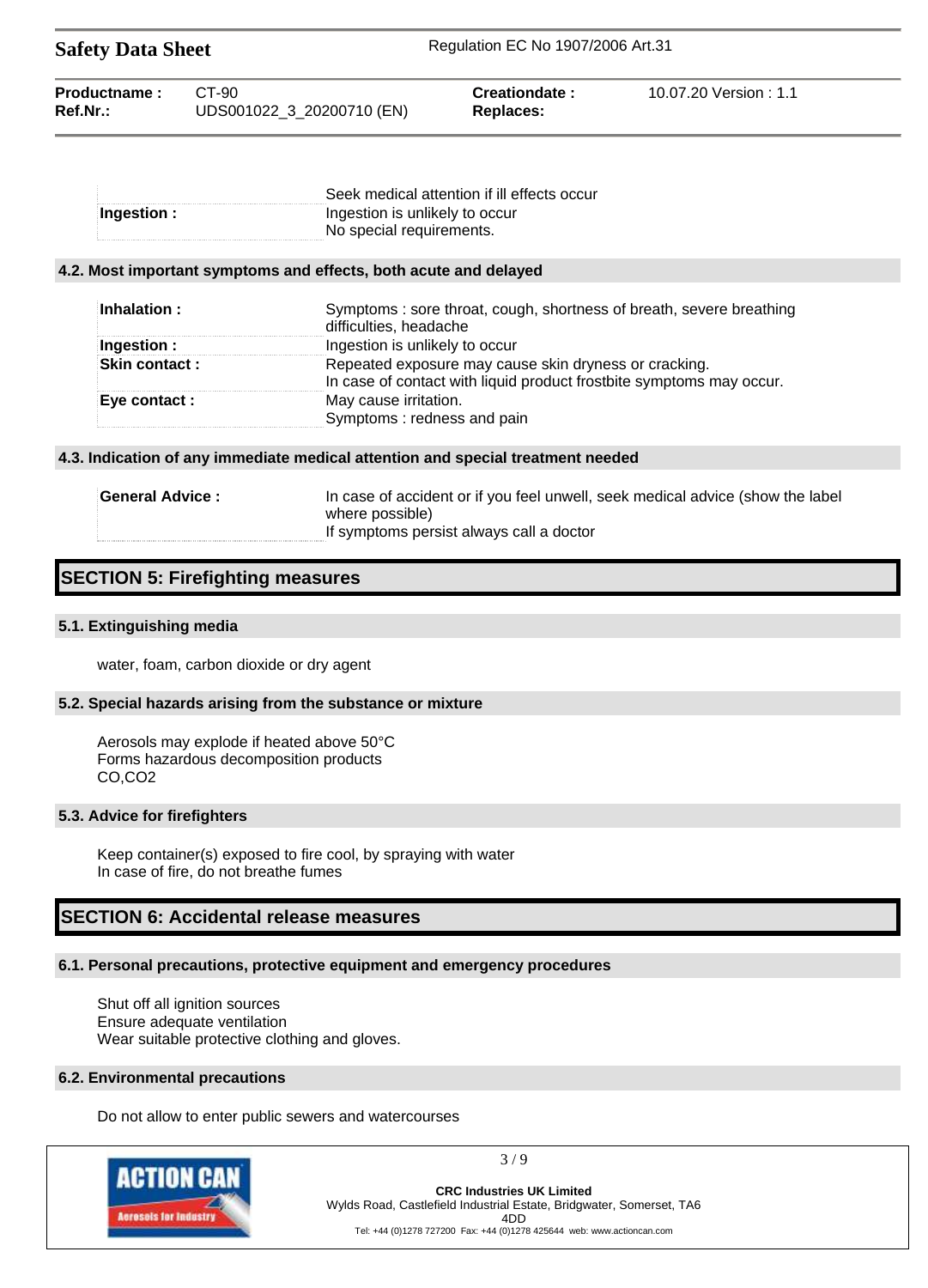**Safety Data Sheet** Regulation EC No 1907/2006 Art.31

| Productname: | CT-90                     | Creationdate: | 10.07.20 Version: 1.1 |
|--------------|---------------------------|---------------|-----------------------|
| Ref.Nr.:     | UDS001022 3 20200710 (EN) | Replaces:     |                       |

### **6.3. Methods and material for containment and cleaning up**

Absorb spillage in suitable inert material Wash spill site with water and detergent

### **6.4. Reference to other sections**

For further information see section 8

# **SECTION 7: Handling and storage**

### **7.1. Precautions for safe handling**

Keep away from heat and sources of ignition Do not spray on a naked flame or incandescent material. Do not pierce or burn aerosols, even after use. Do not breathe aerosols or vapours. Ensure adequate ventilation Avoid contact with skin and eyes.

### **7.2. Conditions for safe storage, including any incompatibilities**

Pressurised container: protect from sunlight and do not expose to temperatures exceeding 50°C. Do not pierce or burn, even after use. Store in a well-ventilated place. Store frost free Keep out of reach of children.

### **7.3. Specific end use(s)**

Lubricants

# **SECTION 8: Exposure controls/personal protection**

### **8.1. Control parameters**

### **Exposure limits :**

| <b>Hazardous ingredient</b>                          | CAS-nr.<br>method |             |            |
|------------------------------------------------------|-------------------|-------------|------------|
| <b>EU established exposure limits:</b>               |                   |             |            |
| carbon dioxide                                       | 124-38-9          | <b>TWA</b>  | 9000 mg/m3 |
|                                                      |                   | <b>STEL</b> | mq/m3      |
| National established exposure limits, United Kingdom |                   |             |            |
| carbon dioxide                                       | 124-38-9          | <b>TWA</b>  | 5000 ppm   |
|                                                      |                   | <b>STEL</b> | 15000 ppm  |
| National established exposure limits, Ireland        |                   |             |            |



4 / 9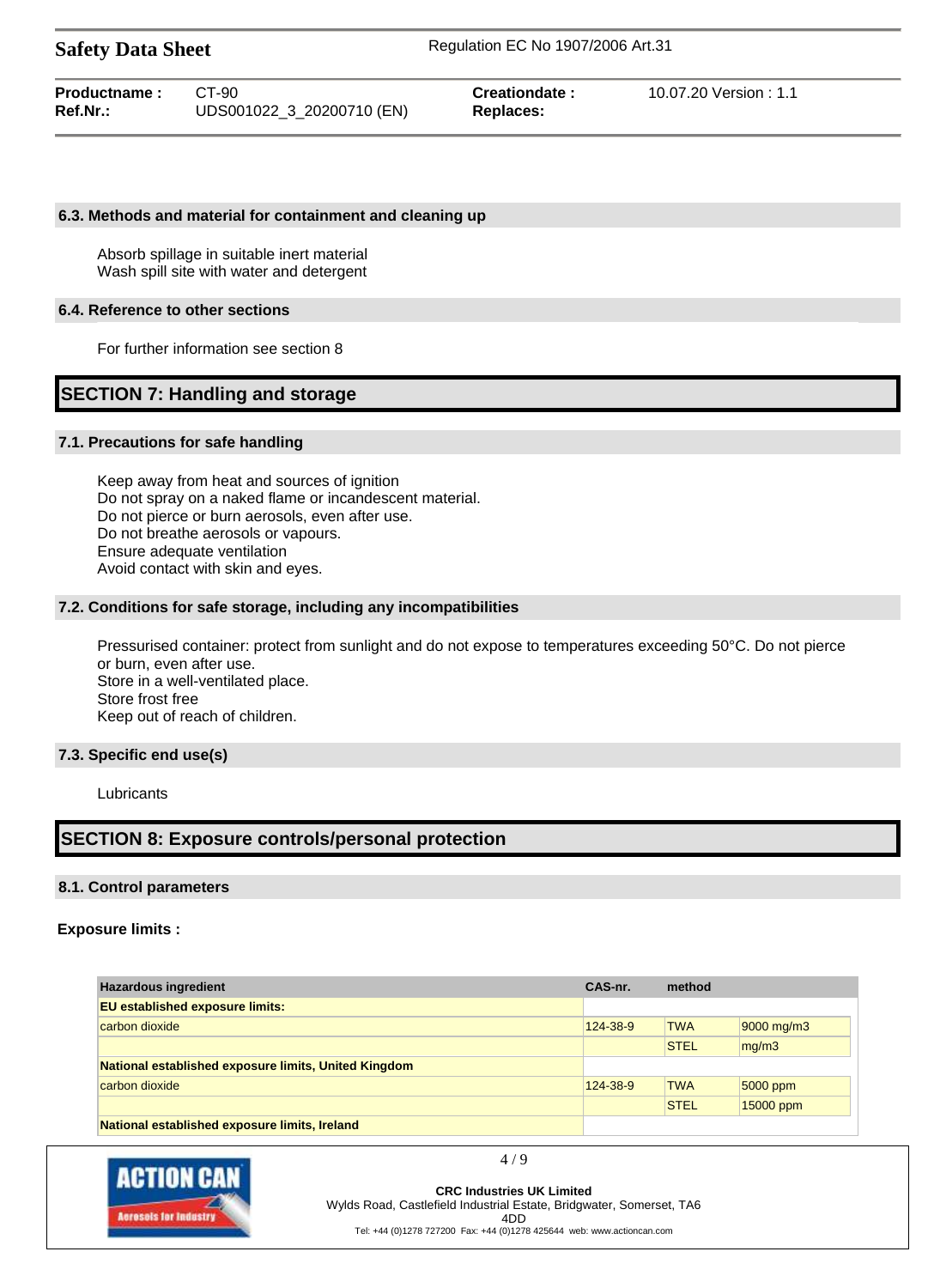| <b>Safety Data Sheet</b> |  |
|--------------------------|--|
|--------------------------|--|

| <b>Productname:</b> | CT-90                     | Creationdate: | 10.07.20 Version : 1.1 |
|---------------------|---------------------------|---------------|------------------------|
| Ref.Nr.:            | UDS001022_3_20200710 (EN) | Replaces:     |                        |

| лохіче | 200    | <b>TWA</b> | <b>EOOO</b> |
|--------|--------|------------|-------------|
| ັ      | $\sim$ |            | ppm         |
|        |        | $-1$       | - -<br>opm. |

### **8.2. Exposure controls**

| <b>Control procedures:</b>  | Ensure adequate ventilation<br>Keep away from heat and sources of ignition                                                                                                                                                                                                                                |
|-----------------------------|-----------------------------------------------------------------------------------------------------------------------------------------------------------------------------------------------------------------------------------------------------------------------------------------------------------|
| <b>Personal protection:</b> | Take precautions to avoid contact with skin and eyes when handling the<br>product.<br>It is good practice to wear gloves and to provide adequate ventilation                                                                                                                                              |
|                             | whenever using the product.<br>In all cases handle and use the product in accordance with good industrial<br>hygiene practices.                                                                                                                                                                           |
| inhalation :                | In case of insufficient ventilation, wear suitable respiratory equipment.                                                                                                                                                                                                                                 |
| hands and skin $\colon$     | For accidental contact the use of disposable gloves should be sufficient<br>provided they are changed immediately after a splash or spill may occur. If<br>intentional contact is expected reusable gloves should be used with a<br>breakthrough time greater than the total duration of the product use. |
| Recommended gloves:         | <b>Nitrile</b>                                                                                                                                                                                                                                                                                            |
| eyes :                      | Wear safety eyewear according to EN 166.                                                                                                                                                                                                                                                                  |

# **SECTION 9: Physical and chemical properties**

### **9.1. Information on basic physical and chemical properties**

| (for aerosols data for the product without propellant) |                              |
|--------------------------------------------------------|------------------------------|
| Appearance: physical state: CO2 propelled liquid.      |                              |
| colour:                                                | Amber.                       |
| odour:                                                 | Characteristic odor.         |
| pH :                                                   | Not applicable.              |
| Boiling point/range:                                   | Not available.               |
| <b>Evaporation rate:</b>                               | Not available.               |
| <b>Explosion limits: upper limit: Not available.</b>   |                              |
| lower limit:                                           | Not available.               |
| Vapour pressure :                                      | Not available.               |
| <b>Relative density:</b>                               | 0.900 g/cm3 ( $@$ 20 $°C$ ). |
| Solubility in water:                                   | Insoluble in water           |
| Auto-ignition:                                         | > 200 °C                     |
| <b>Viscosity :</b>                                     | Not available.               |

### **9.2. Other information**

# **SECTION 10: Stability and reactivity**

### **10.1. Reactivity**

No hazardous reactions known if used for its intended purpose



5 / 9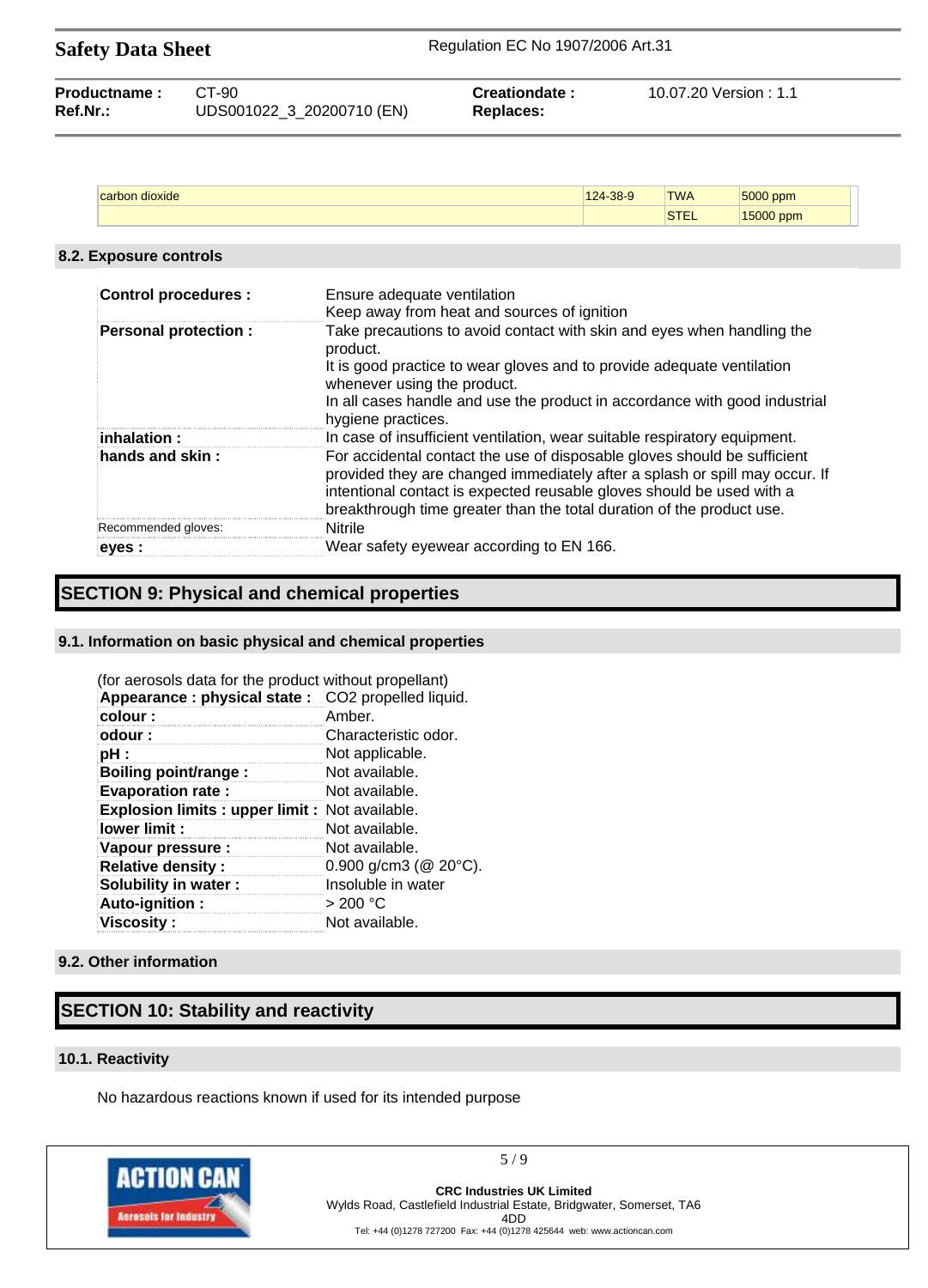| <b>Safety Data Sheet</b> |  |  |
|--------------------------|--|--|
|--------------------------|--|--|

| <b>Productname:</b> | CT-90                     | <b>Creationdate:</b> | 10.07.20 Version : 1.1 |
|---------------------|---------------------------|----------------------|------------------------|
| Ref.Nr.:            | UDS001022_3_20200710 (EN) | Replaces:            |                        |

### **10.2. Chemical stability**

Stable

### **10.3. Possibility of hazardous reactions**

No hazardous reactions known if used for its intended purpose

### **10.4. Conditions to avoid**

Avoid overheating Store frost free

### **10.5. Incompatible materials**

Strong oxidising agent

### **10.6. Hazardous decomposition products**

CO,CO2

# **SECTION 11: Toxicological information**

### **11.1. Information on toxicological effects**

| acute toxicity:                       | based on available data the classification criteria are not met                                |
|---------------------------------------|------------------------------------------------------------------------------------------------|
| skin corrosion/irritation:            | based on available data the classification criteria are not met                                |
|                                       | serious eye damage/irritation: based on available data the classification criteria are not met |
| respiratory or skin<br>sensitisation: | based on available data the classification criteria are not met                                |
| germ cell mutagenicity:               | based on available data the classification criteria are not met                                |
| carcinogenicity:                      | based on available data the classification criteria are not met                                |
| toxicity for reproduction:            | based on available data the classification criteria are not met                                |
| <b>STOT-single exposure:</b>          | based on available data the classification criteria are not met                                |
| <b>STOT repeated exposure:</b>        | based on available data the classification criteria are not met                                |
| aspiration hazard:                    | based on available data the classification criteria are not met                                |

### **Information on likely routes of exposure:**

| Inhalation :         | Symptoms: sore throat, cough, shortness of breath, severe breathing<br>difficulties, headache |  |
|----------------------|-----------------------------------------------------------------------------------------------|--|
| Ingestion:           | Ingestion is unlikely to occur                                                                |  |
| <b>Skin contact:</b> | Repeated exposure may cause skin dryness or cracking.                                         |  |
| Eye contact :        | May cause irritation.                                                                         |  |

### **Toxicological data :**

No information available



**CRC Industries UK Limited** Wylds Road, Castlefield Industrial Estate, Bridgwater, Somerset, TA6 4DD

6 / 9

Tel: +44 (0)1278 727200 Fax: +44 (0)1278 425644 web: www.actioncan.com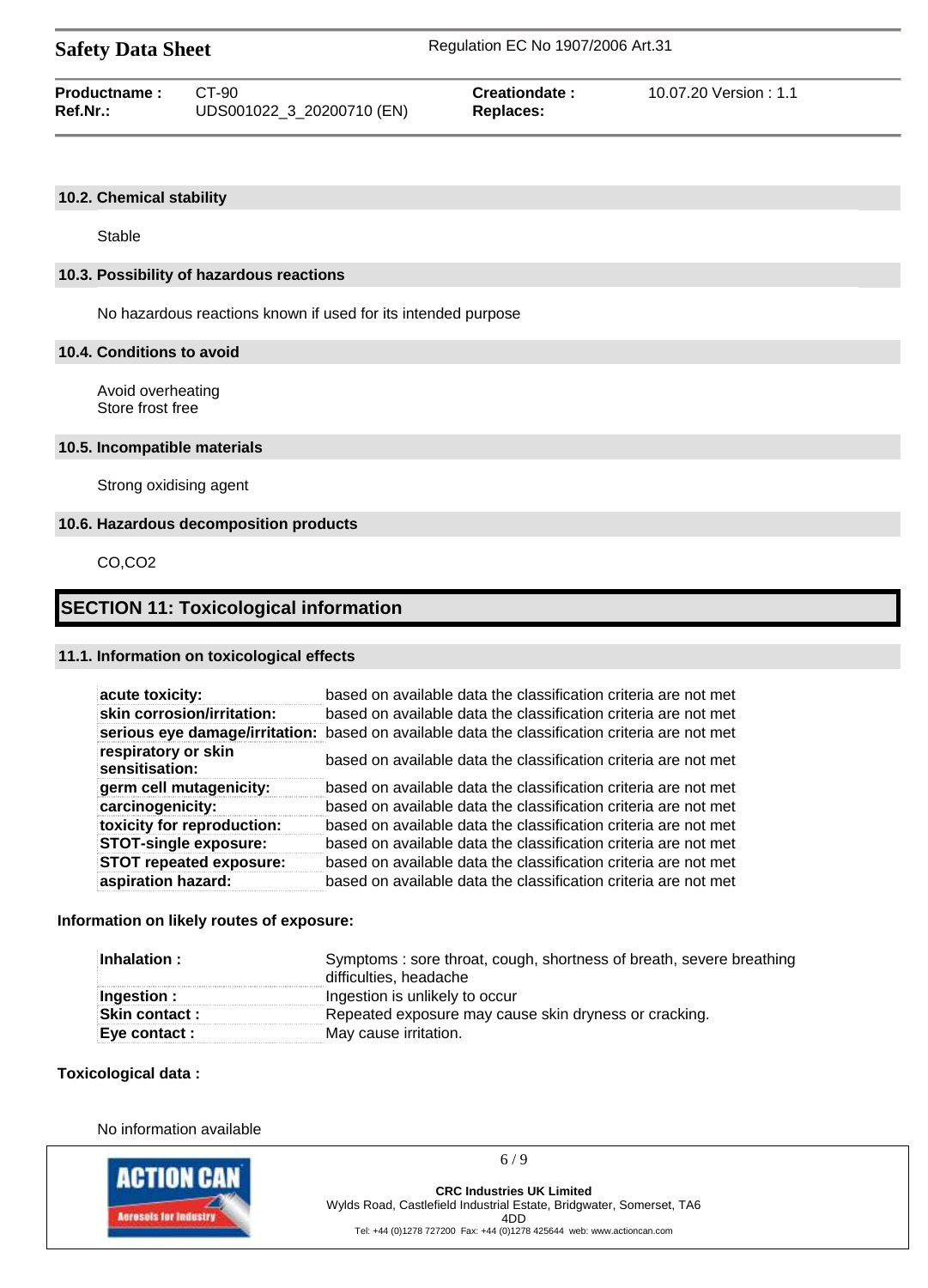| <b>Safety Data Sheet</b> |  |  |
|--------------------------|--|--|
|--------------------------|--|--|

**Safety Data Sheet** Regulation EC No 1907/2006 Art.31

| Productname: | CT-90                     | <b>Creationdate:</b> | 10.07.20 Version : 1.1 |
|--------------|---------------------------|----------------------|------------------------|
| Ref.Nr.:     | UDS001022_3_20200710 (EN) | Replaces:            |                        |

# **SECTION 12: Ecological information**

### **12.1. Toxicity**

Not classified

### **Ecotoxicological data:**

No information available

### **12.2. Persistence and degradability**

No information available

### **12.3. Bioaccumulative potential**

No information available

### **12.4. Mobility in soil**

Insoluble in water

# **12.5. Results of PBT and vPvB assessment**

No information available

### **12.6. Other adverse effects**

No information available GWP (global warming potential): 0

# **SECTION 13: Disposal considerations**

# **13.1. Waste treatment methods**

# **SECTION 14: Transport information**

### **14.1. UN number**

UN-number : 1950

### **14.2. UN proper shipping name**

Proper shipping name: AEROSOLS

**ACTION CAN Acresols for Indust** 

7 / 9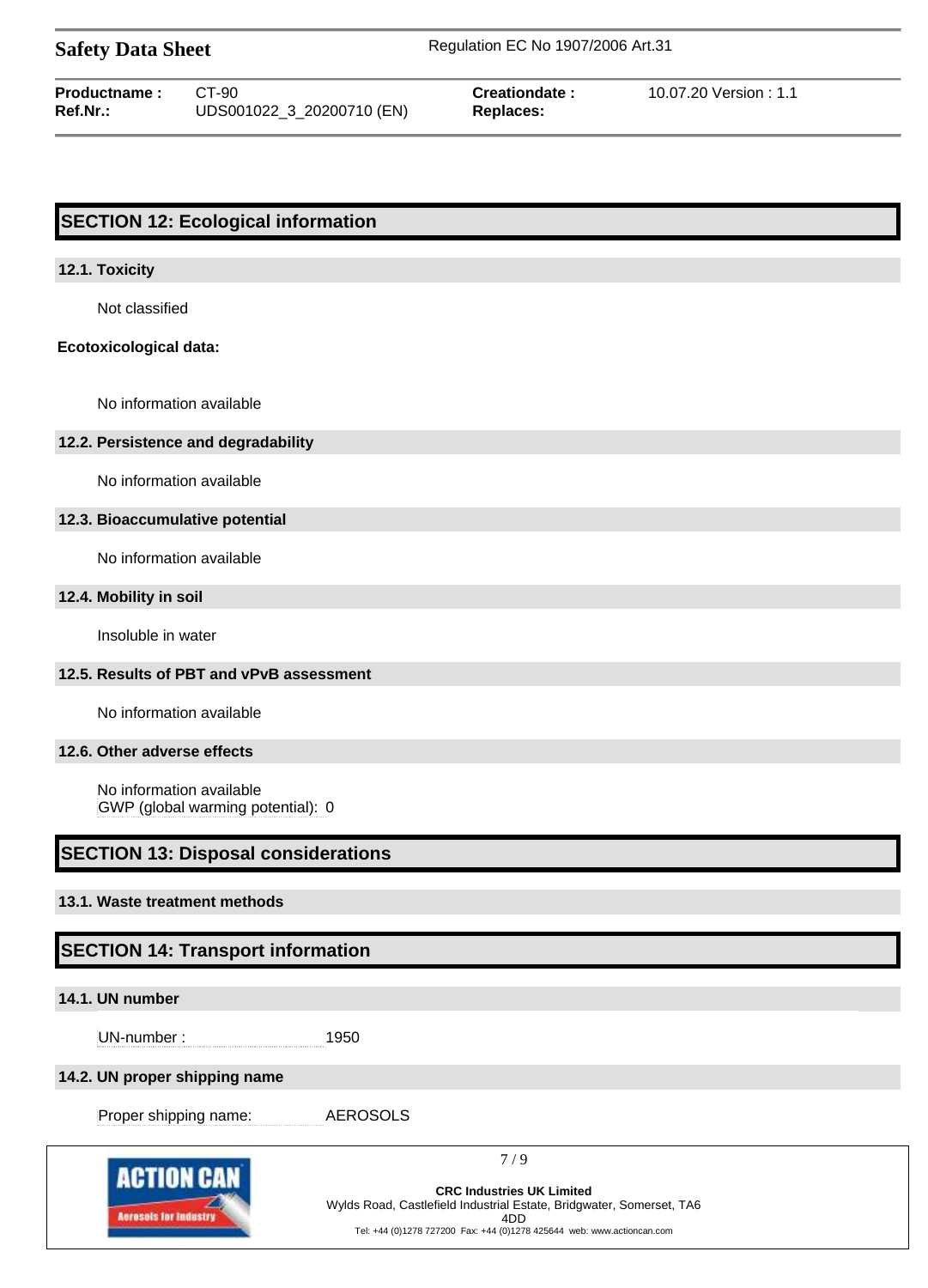| <b>Safety Data Sheet</b> |                           | Regulation EC No 1907/2006 Art.31 |                       |  |
|--------------------------|---------------------------|-----------------------------------|-----------------------|--|
| Productname:             | CT-90                     | Creationdate:                     | 10.07.20 Version: 1.1 |  |
| Ref.Nr.:                 | UDS001022_3_20200710 (EN) | Replaces:                         |                       |  |

|                             | 14.3. Transport hazard class(es)   |                 |  |  |  |  |  |
|-----------------------------|------------------------------------|-----------------|--|--|--|--|--|
|                             |                                    |                 |  |  |  |  |  |
|                             | Class:                             | 2.2             |  |  |  |  |  |
|                             | ADR/RID - Classification code: 5A  |                 |  |  |  |  |  |
|                             |                                    |                 |  |  |  |  |  |
|                             | 14.4. Packing group                |                 |  |  |  |  |  |
|                             |                                    |                 |  |  |  |  |  |
|                             | Packing group:                     | Not applicable. |  |  |  |  |  |
|                             |                                    |                 |  |  |  |  |  |
| 14.5. Environmental hazards |                                    |                 |  |  |  |  |  |
|                             |                                    |                 |  |  |  |  |  |
|                             | ADR/RID - Environmentally          | N <sub>0</sub>  |  |  |  |  |  |
|                             | hazardous:                         |                 |  |  |  |  |  |
|                             | IMDG - Marine pollutant:           | No.             |  |  |  |  |  |
|                             | IATA/ICAO - Environmentally        | No              |  |  |  |  |  |
|                             | hazardous:                         |                 |  |  |  |  |  |
|                             |                                    |                 |  |  |  |  |  |
|                             | 14.6. Special precautions for user |                 |  |  |  |  |  |

| ADR/RID - Tunnelcode: | (E)        |
|-----------------------|------------|
| IMDG - Ems:           | $F-D. S-U$ |
| IATA/ICAO - PAX:      | 203        |
| IATA/ICAO - CAO       | 203        |

### **14.7. Transport in bulk according to Annex II of MARPOL and the IBC Code**

Not applicable.

### **SECTION 15: Regulatory information**

### **15.1. Safety, health and environmental regulations/legislation specific for the substance or mixture**

The Safety Data Sheet is compiled according to the current European requirements. Regulation (EC) No 1907/2006 (REACH) Regulation (EC) No 1272/2008 (CLP) Dir. 2013/10/EU, 2008/47/EC amendment of the aerosol dispenser directive 75/324/EEC.

### **15.2. Chemical safety assessment**

No information available

# **SECTION 16: Other information**

|                        | *Explanation hazard statements: H280 : Contains gas under pressure; may explode if heated. |
|------------------------|--------------------------------------------------------------------------------------------|
|                        | H304 : May be fatal if swallowed and enters airways.                                       |
| acronyms and synonyms: | $TWA = time$ weight average<br>$STEL = short time exposure limit$                          |